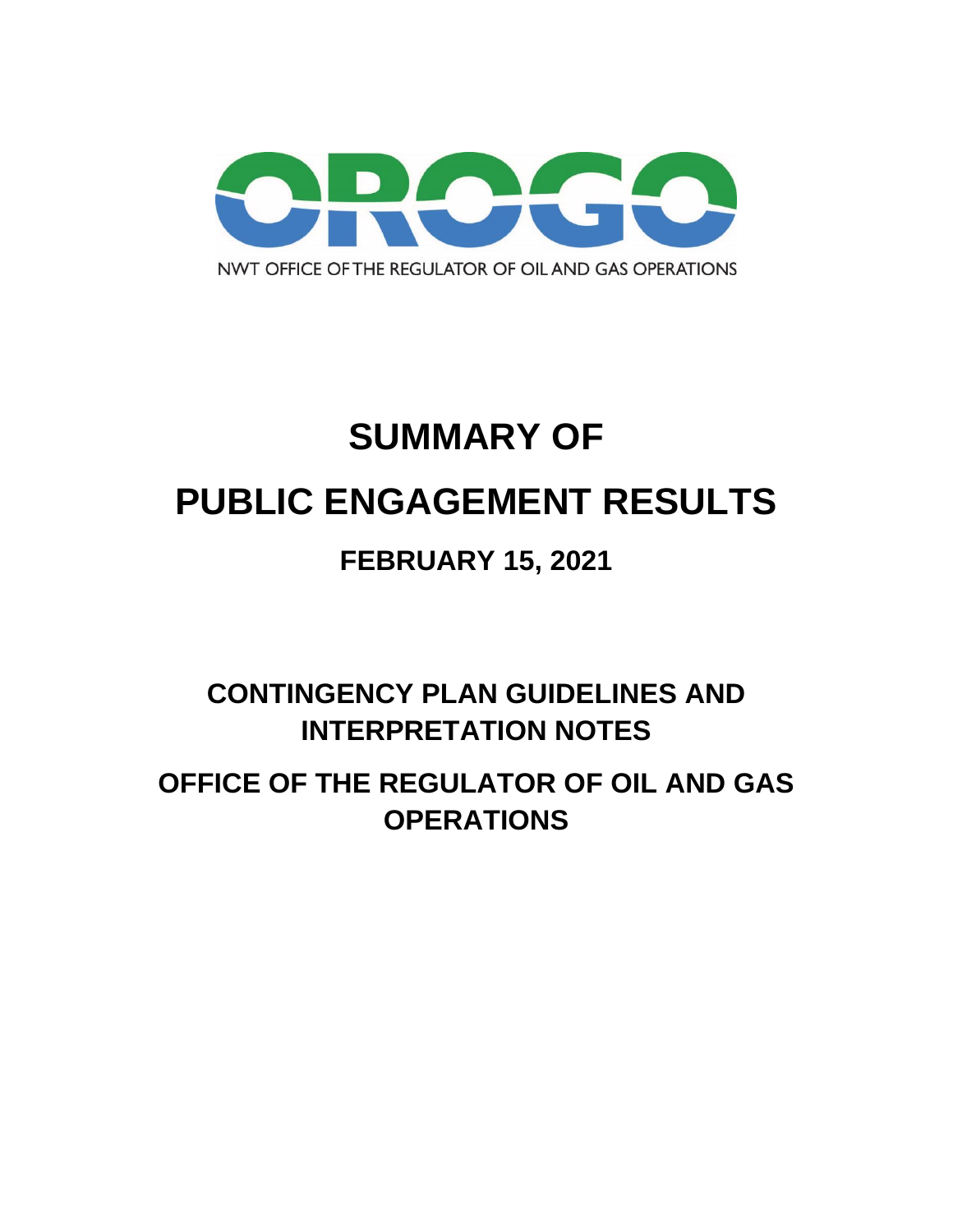# **TABLE OF CONTENTS**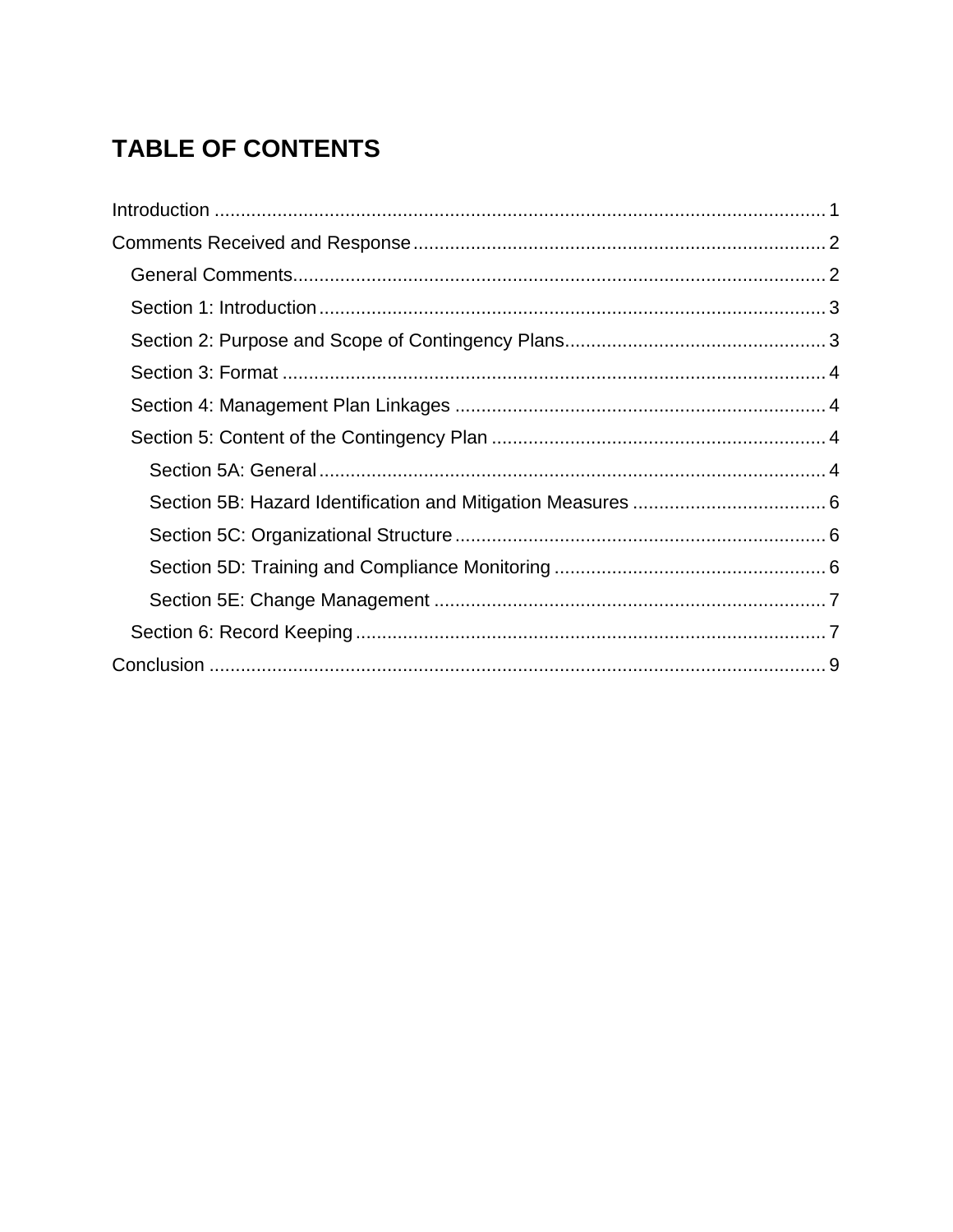### <span id="page-2-0"></span>**INTRODUCTION**

The Office of the Regulator of Oil and Gas Operations (OROGO) made the draft *Contingency Plan Guidelines and Interpretation Notes* (Guidelines) available for public engagement on September 25, 2020.

Information on the Guidelines was made available to the public on the OROGO website and advertisements were placed in NewsNorth and L'Aquilon inviting comments.

Specific invitations to review the Guidelines and provide comments were issued to:

- Indigenous governments;
- Companies holding Operating Licences in OROGO's jurisdiction and the Canadian Association of Petroleum Producers;
- Other regulators with whom OROGO interacts as a result of existing Land Claim Agreements and Memoranda of Understanding;
- Federal and territorial departments and agencies; and
- Selected environmental non-government organizations with an NWT presence.

The deadline for comments was November 30, 2020. Three organizations provided feedback:

- Acho Dene Koe First Nation;
- The Canada Energy Regulator;
- The Department of Lands, Government of the Northwest Territories;
- The Gwich'in Renewal Resource Board;
- The Land and Water Boards of the Mackenzie Valley;
- The North Slave Metis Alliance;
- The Northwest Territories Geological Survey; and
- The Workers Safety and Compensation Commission.

This document summarizes the comments received during the public engagement period and the response to these comments.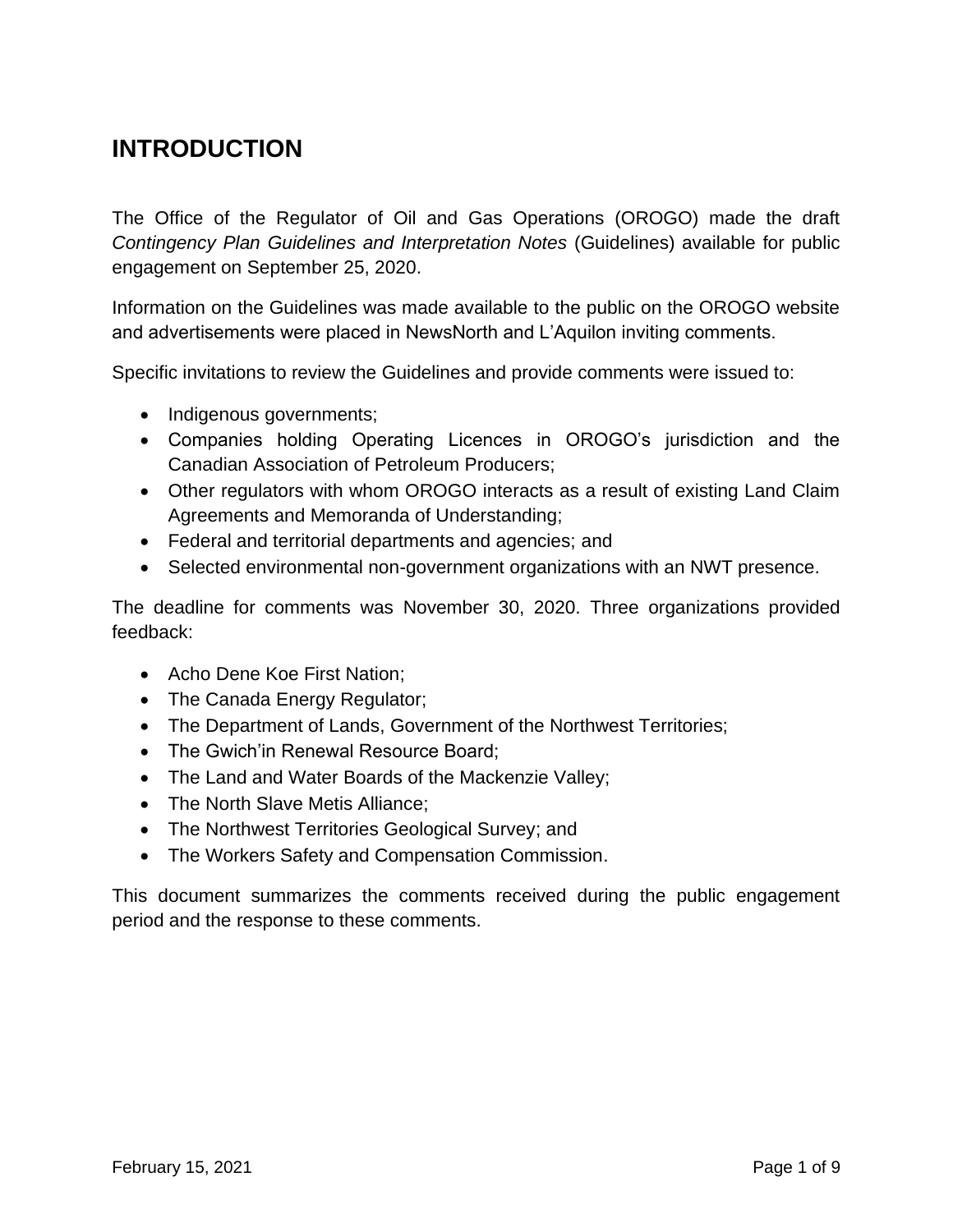### <span id="page-3-0"></span>**COMMENTS RECEIVED AND RESPONSE**

All comments received are summarized here, organized according to the sections of the draft Guidelines. General comments and comments that applied to more than one section of the Guidelines have been summarized first.

The responses to each group of comments are provided immediately after the comments themselves.

Typographical errors in the draft Guidelines that were identified by reviewers will be corrected in the final version but are not addressed in this document.

#### <span id="page-3-1"></span>**GENERAL COMMENTS**

The draft Guidelines were generally well received by stakeholders. No comments were received suggesting that the Guidelines as a whole were unnecessary or inappropriate.

|  |  | General comments that apply to the entire document are captured in the following table. |  |  |
|--|--|-----------------------------------------------------------------------------------------|--|--|
|  |  |                                                                                         |  |  |
|  |  |                                                                                         |  |  |

| <b>Comments</b>                           | <b>Responses</b>                                      |
|-------------------------------------------|-------------------------------------------------------|
| First Nations use their traditional       | The Office of the Regulator of Oil and Gas Operations |
| territory for fishing, hunting, trapping, | (OROGO) has an obligation to consult regarding        |
| and gathering. Development and            | adverse impacts to established or asserted Aboriginal |
| resource exploitation have significantly  | and Treaty Rights protected by section 35 of the      |
| impacted and infringed Treaty and         | Constitution Act, 1982.                               |
| Aboriginal rights and title. Any new      |                                                       |
| developments will infringe on Treaty      | The scope of the Regulator's legal authority is       |
| and Aboriginal rights, without            | determined by the provisions of the Oil and Gas       |
| meaningful consultation and               | Operations Act (OGOA). If a potential infringement of |
| accommodation, which may include          | rights raised by a First Nation falls outside of the  |
| compensation.                             | Regulator's legal authority, it may be addressed      |
|                                           | through another regulatory process or through         |
| It is expected that First Nations will    | additional consultation between the GNWT and the      |
| enter into full meaningful consultation   | <b>First Nation.</b>                                  |
| with Government prior to any decision     |                                                       |
| that has the potential to infringe Treaty |                                                       |
| or Aboriginal rights. The importance of   |                                                       |
| protection Treaty and Aboriginal rights,  |                                                       |
| and of preserving natural resources,      |                                                       |
| cannot be overstated.                     |                                                       |
|                                           |                                                       |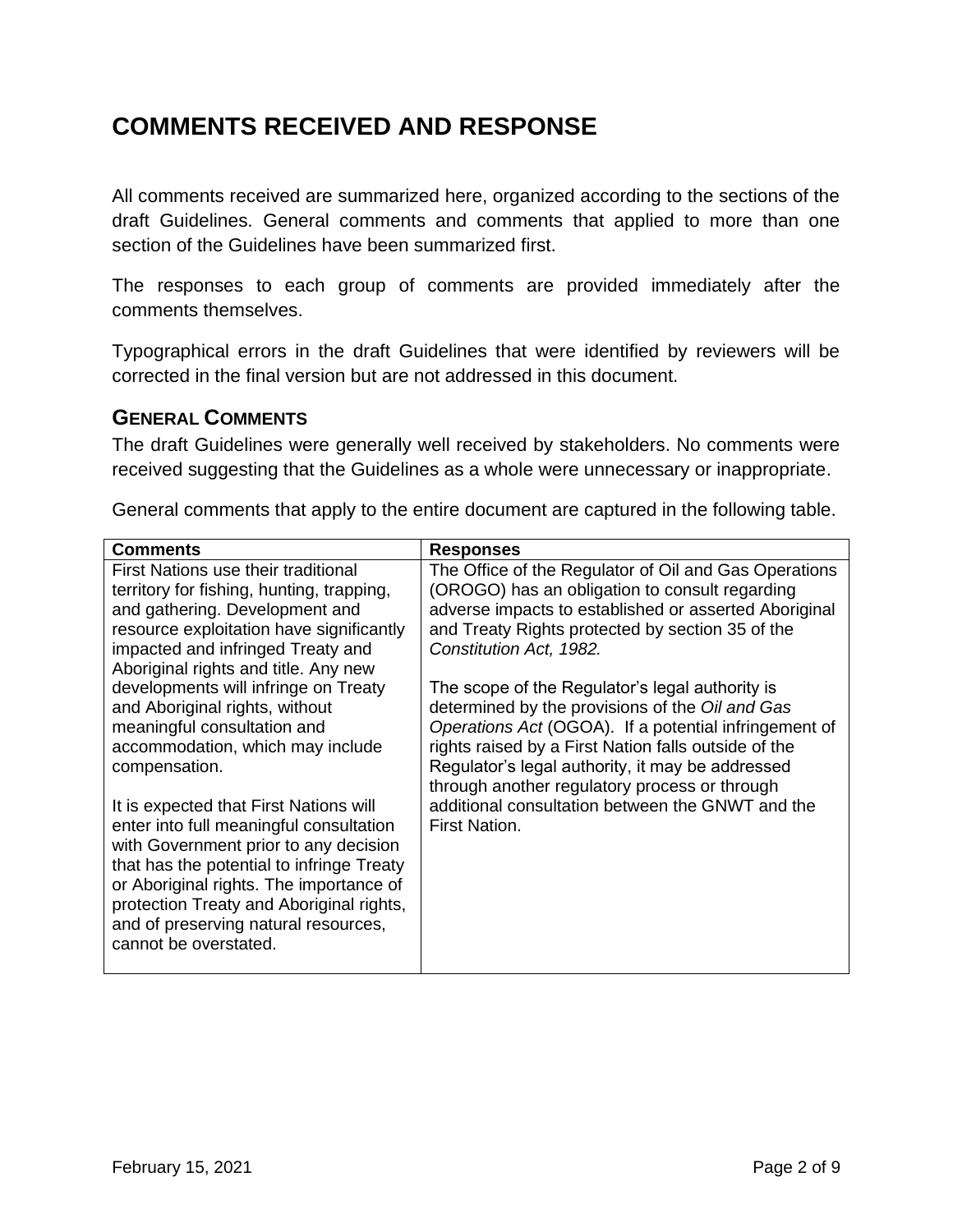| <b>Comments</b>                                                                                                                                                                                                                                                                                                   | <b>Responses</b>                                                                                                                                                                                                                                                                                                                  |
|-------------------------------------------------------------------------------------------------------------------------------------------------------------------------------------------------------------------------------------------------------------------------------------------------------------------|-----------------------------------------------------------------------------------------------------------------------------------------------------------------------------------------------------------------------------------------------------------------------------------------------------------------------------------|
| Recommend that the Guidelines clarify<br>the definition of contingency plans and<br>emergency response procedures so<br>that the scope of a contingency plan<br>captures emergency preparedness<br>requirements and the scope of<br>emergency response procedures<br>captures emergency response<br>requirements. | Section 2 of the guidelines requires that operators<br>identify emergency response procedures and how<br>they will be implemented in the case of an<br>emergency. This requirement ensures that<br>contingency plans include the full scope of emergency<br>response procedures that are applicable to the<br>proposed operation. |

#### <span id="page-4-0"></span>**SECTION 1: INTRODUCTION**

The comments received about section 1 of the Guidelines and the responses are captured in the following table.

| <b>Comments</b>                                                                                                                                                                                                              | <b>Responses</b>                      |
|------------------------------------------------------------------------------------------------------------------------------------------------------------------------------------------------------------------------------|---------------------------------------|
| Recommend clarifying the labelling on<br>the map on page 3 for the Norman<br>Wells Proven Area.                                                                                                                              | The recommended change has been made. |
| Recommend additional wording on<br>the legislative requirements of<br>contingency plans to ensure that<br>contingency plans mitigate the effects<br>of any events that may compromise<br>safety or environmental protection. | The recommended change has been made. |

#### <span id="page-4-1"></span>**SECTION 2: PURPOSE AND SCOPE OF CONTINGENCY PLANS**

The comments received about section 2 of the Guidelines and the responses are captured in the following table.

| <b>Comments</b>                                                                                                                                                            | <b>Responses</b>                                                                                                                                                                                                                                                                                                                                                                                                                                        |
|----------------------------------------------------------------------------------------------------------------------------------------------------------------------------|---------------------------------------------------------------------------------------------------------------------------------------------------------------------------------------------------------------------------------------------------------------------------------------------------------------------------------------------------------------------------------------------------------------------------------------------------------|
| Recommend additional wording to<br>ensure that contingency plans include<br>coordination with municipal, territorial,<br>provincial and federal government<br>departments. | Operators must include local and territorial<br>government departmental contacts in their<br>contingency plans and emergency contact lists.<br>Operators would be responsible for coordinating with<br>and notifying municipal, territorial, First Nations, and<br>Indigenous Governments.<br>The Purpose and Scope of Contingency Plans section<br>refers to the scope of the plan, which is tied to the<br>scope of the planned oil and gas activity. |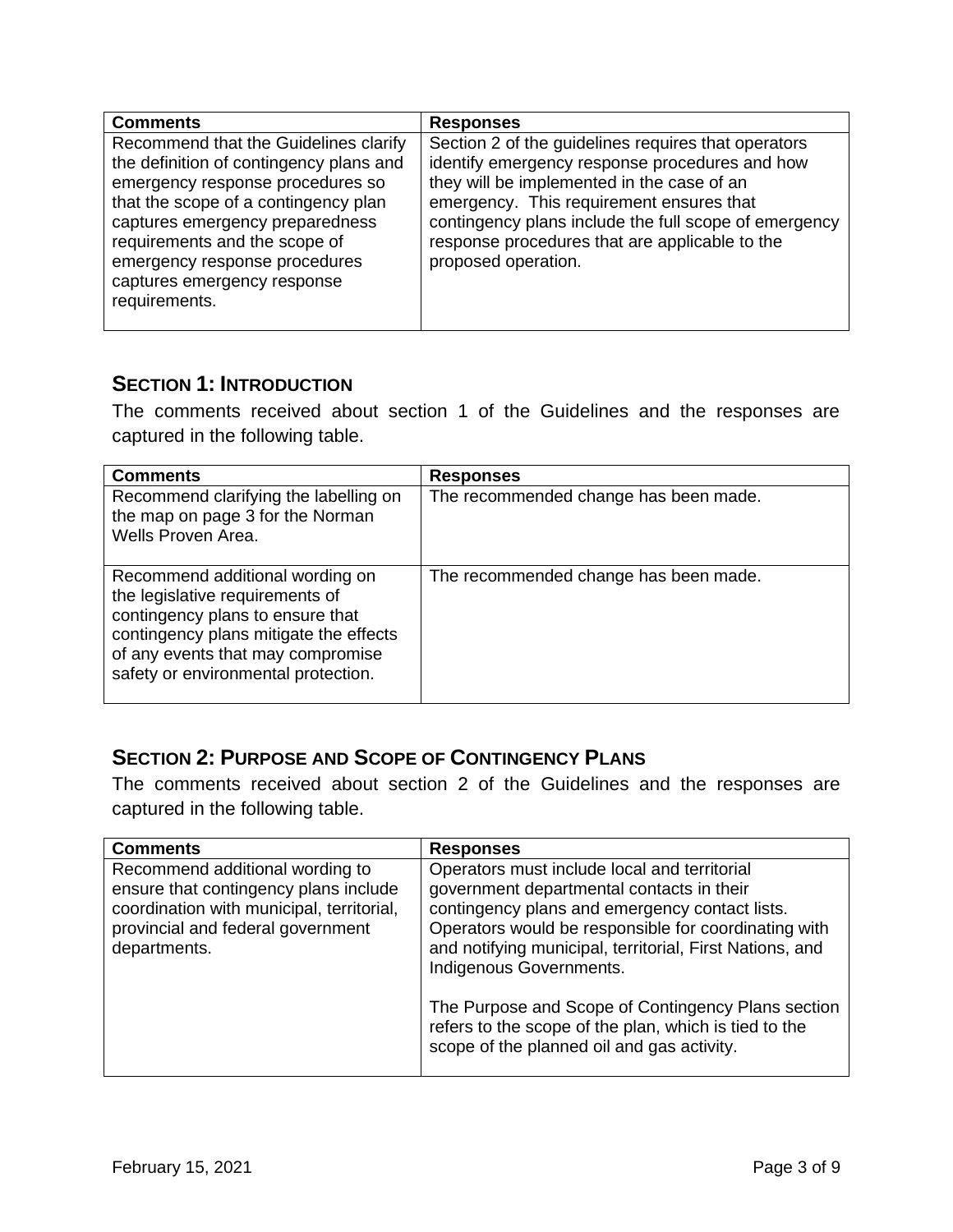| <b>Comments</b>                                                                                                                                                                                                                              | <b>Responses</b>                                                                                                                                      |
|----------------------------------------------------------------------------------------------------------------------------------------------------------------------------------------------------------------------------------------------|-------------------------------------------------------------------------------------------------------------------------------------------------------|
|                                                                                                                                                                                                                                              | The recommended change has been made in section<br>5B of the Guidelines, which describes the<br>coordination and notification components of the plan. |
| Recommend that operators are<br>required to maintain up to date contact<br>information of key personnel from<br>potentially impacted First Nations on<br>whose lands and traditional territories<br>oil and gas operations are taking place. | The recommended change has been made in section<br>5B of the Guidelines.                                                                              |

#### <span id="page-5-0"></span>**SECTION 3: FORMAT**

No comments were received about section 3 of the Guidelines.

#### <span id="page-5-1"></span>**SECTION 4: MANAGEMENT PLAN LINKAGES**

No comments were received about section 4 of the Guidelines.

#### <span id="page-5-2"></span>**SECTION 5: CONTENT OF THE CONTINGENCY PLAN**

#### <span id="page-5-3"></span>**Section 5A: General**

The comments received about section 5A of the Guidelines and the responses are captured in the following table.

| <b>Comments</b>                                                                                                                                   | <b>Responses</b>                                                                                                                                                                                                                                                                                                                                 |
|---------------------------------------------------------------------------------------------------------------------------------------------------|--------------------------------------------------------------------------------------------------------------------------------------------------------------------------------------------------------------------------------------------------------------------------------------------------------------------------------------------------|
| Recommend that the guidelines include<br>a requirement for operators to contact<br>local First Nations personnel in the<br>event of an emergency. | Although the Oil and Gas Operations Act (OGOA)<br>does not specifically include clauses that require<br>operators to notify Indigenous people about oil and<br>gas operations in their traditional territories, this does<br>not preclude operators from engaging with<br>communities and Indigenous people about their<br>respective operation. |
|                                                                                                                                                   | The recommended change has been made in section<br>5B of the Guidelines to ensure that local First Nation<br>contacts are included in Contingency Plans so that<br>they are contacted for emergencies.                                                                                                                                           |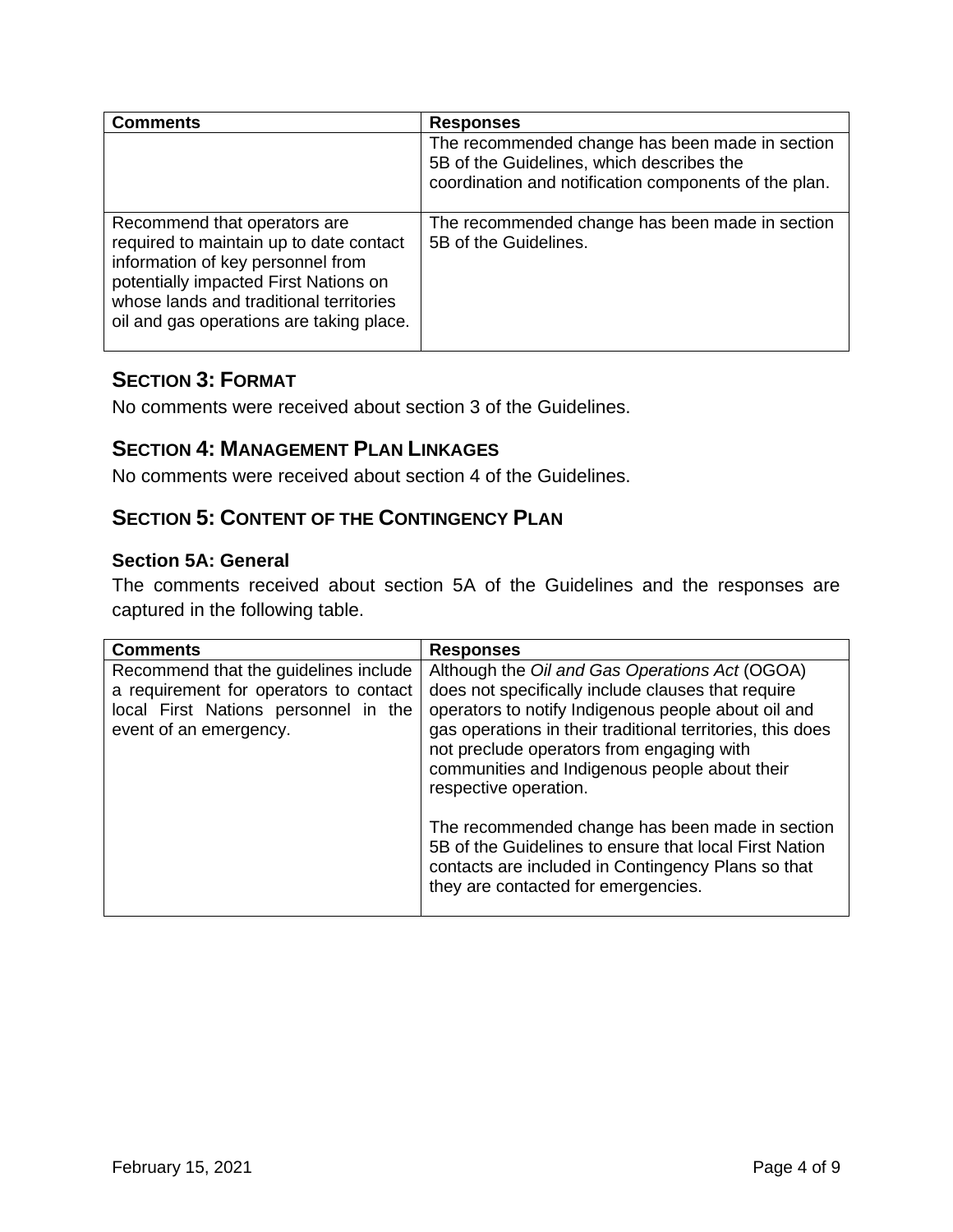| <b>Comments</b>                                                                                                                                                                                                                                  | <b>Responses</b>                                                                                                                                                                                                                                                                                                                                                                                                                                                                                                                                                                                                                                                                                                                                                                                                                                                                                                                                                          |
|--------------------------------------------------------------------------------------------------------------------------------------------------------------------------------------------------------------------------------------------------|---------------------------------------------------------------------------------------------------------------------------------------------------------------------------------------------------------------------------------------------------------------------------------------------------------------------------------------------------------------------------------------------------------------------------------------------------------------------------------------------------------------------------------------------------------------------------------------------------------------------------------------------------------------------------------------------------------------------------------------------------------------------------------------------------------------------------------------------------------------------------------------------------------------------------------------------------------------------------|
| Recommend that operators provide<br>examples of the types of emergency<br>scenarios that would require<br>notification of key personnel from<br>potentially impacted Indigenous<br>Nations.                                                      | The recommended change has been made in section<br>5B of the Guidelines to ensure that local First Nation<br>contacts are included in Contingency Plans so that<br>they are contacted for emergencies.<br>The types of emergencies that could occur, and the<br>type of notification required, vary with each operation.<br>OROGO expects that operators will consider and<br>include these different scenarios during the hazard<br>assessment process when developing their<br>contingency plans.                                                                                                                                                                                                                                                                                                                                                                                                                                                                       |
| Recommend that operators include<br>community members in training and<br>coordination activities specific to<br>emergency response and contingency<br>planning.                                                                                  | The recommended change has been made to section<br>5D of the guidelines to include a requirement to<br>include community members in training and<br>coordination activities where possible.                                                                                                                                                                                                                                                                                                                                                                                                                                                                                                                                                                                                                                                                                                                                                                               |
| Recommend that operators include<br>community members in Incident<br>Command structures and<br>on-going emergency response<br>activities that address emergency<br>scenarios that potentially impact<br>Indigenous rights and interests.         | Incident command structures typically outline an<br>internal response structure that defines how an<br>operator coordinates and responds to an emergency.<br>Contingency Plans required by OROGO are specific<br>to the oil and gas operation being proposed and<br>operators are responsible for developing their own<br>incident command structures and including them in<br>their contingency and emergency response planning.<br>It is at the operator's discretion if they want to include<br>outside contacts in their incident command structures.<br>The Department of Municipal and Community Affairs<br>also develops Emergency Response Plans, in<br>collaboration with local stakeholders, which provide<br>an opportunity for First Nations to be directly involved<br>in emergency planning for their community.<br>As outlined earlier, the guidelines will be revised to<br>ensure that local First Nation contacts are included in<br>Contingency Plans. |
| Recommend that operators consider<br>the northern environment, site specific<br>conditions, climate and remoteness in<br>developing their contingency plans and<br>that plans developed in southern<br>Canada are not acceptable for the<br>NWT. | OROGO agrees with this recommendation. Section<br>5B of the Guidelines require operators to consider site<br>specific and northern conditions in development of<br>their contingency plans.                                                                                                                                                                                                                                                                                                                                                                                                                                                                                                                                                                                                                                                                                                                                                                               |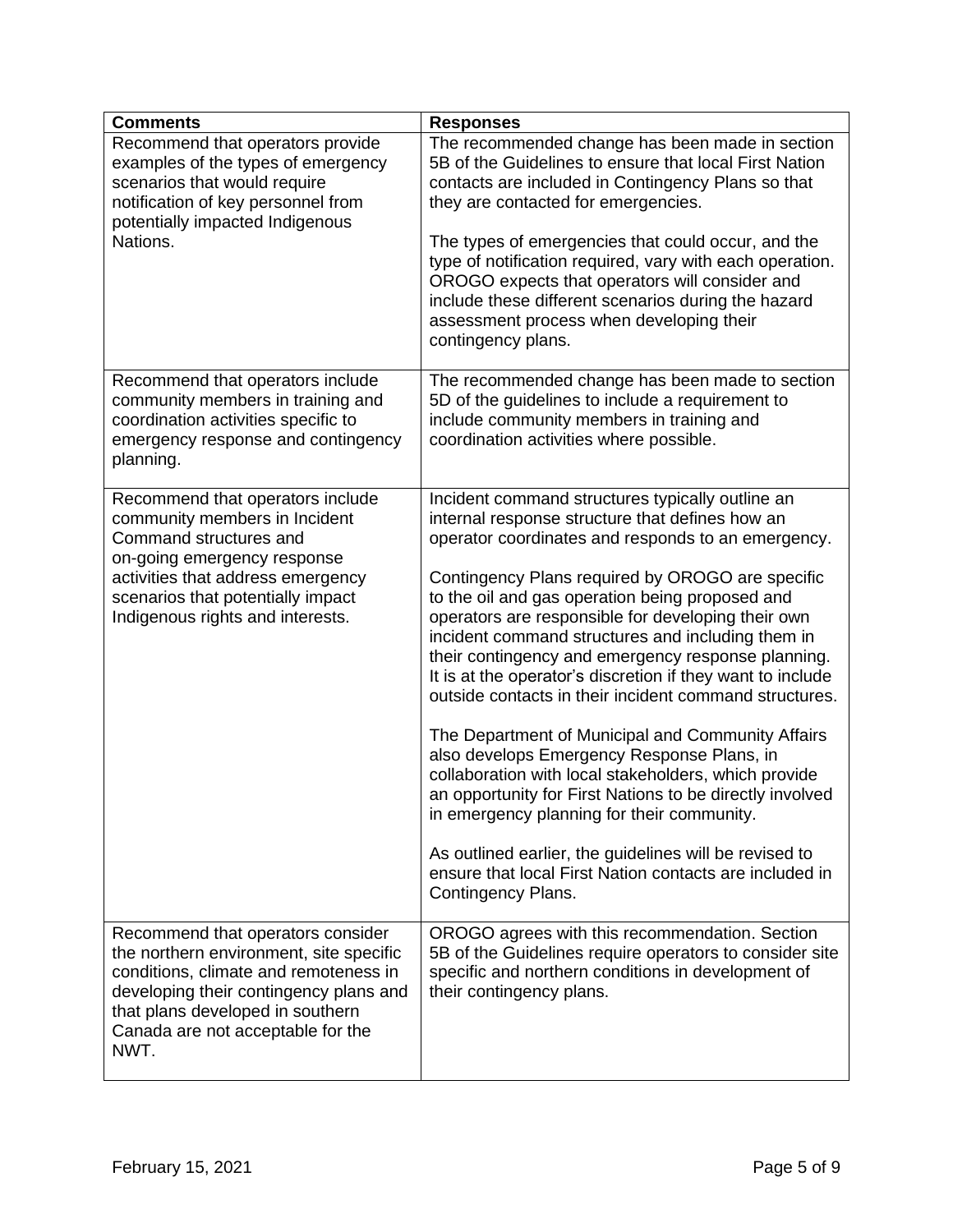#### <span id="page-7-0"></span>**Section 5B: Hazard Identification and Mitigation Measures**

The comments received about section 5B of the Guidelines and the responses are captured in the following table.

| <b>Comments</b>                                                                                                                                                                    | <b>Responses</b>                      |
|------------------------------------------------------------------------------------------------------------------------------------------------------------------------------------|---------------------------------------|
| Recommend additional wording on<br>hazard and risk identification as to<br>how severe weather conditions can<br>impact operating limits of equipment,<br>personnel and operations. | The recommended change has been made. |
| Recommend additional wording to<br>provide more detail on specific factors<br>that should be included in mitigation<br>measures and emergency response<br>procedures, including:   | The recommended change has been made. |
| Loss of power and communications;<br>Radioactive exposure;<br>Rescue operations; and<br>Containment and recovery of spills.                                                        |                                       |

#### <span id="page-7-1"></span>**Section 5C: Organizational Structure**

No comments were received about section 5C of the Guidelines.

#### <span id="page-7-2"></span>**Section 5D: Training and Compliance Monitoring**

No comments were received about section 5D of the Guidelines.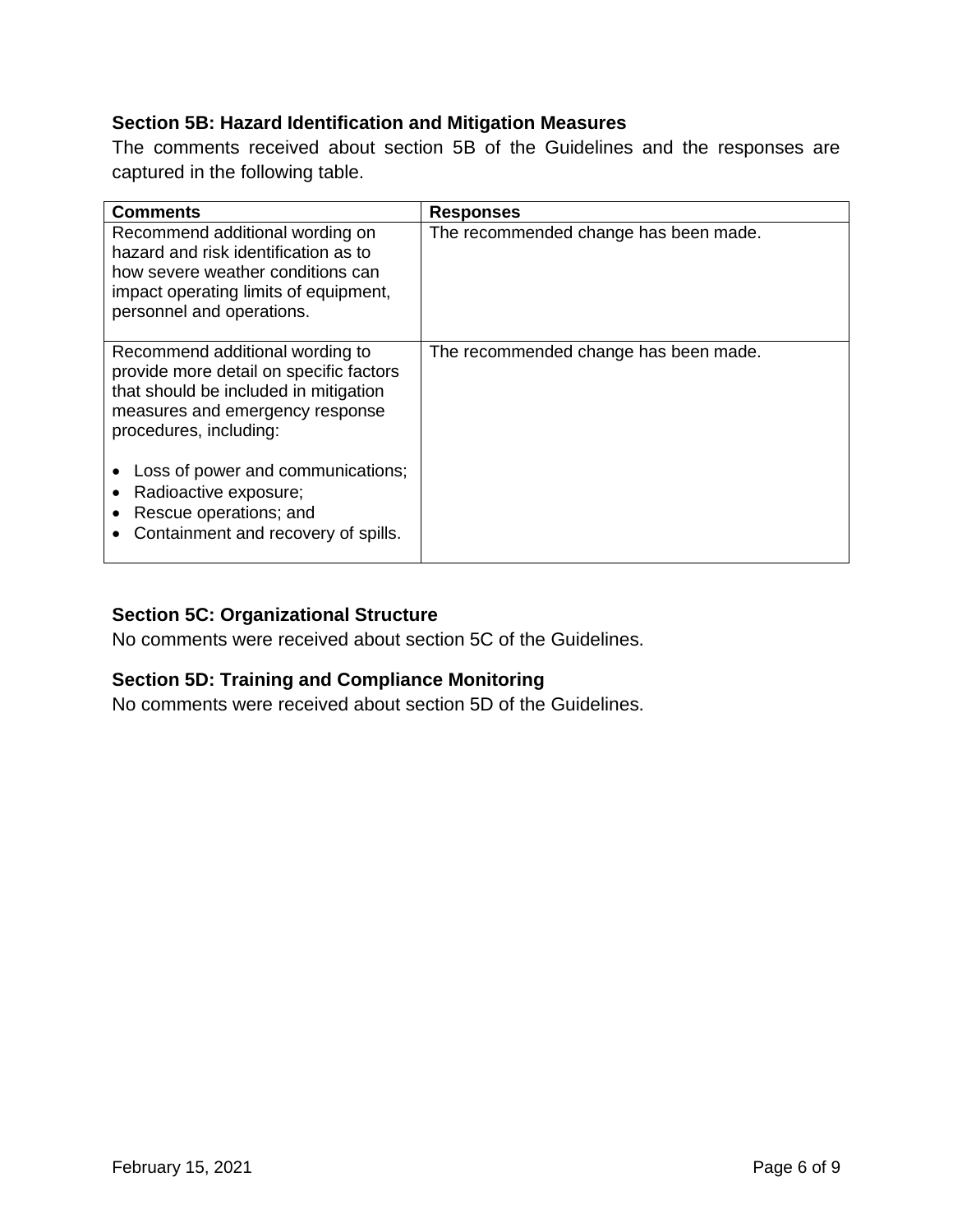#### <span id="page-8-0"></span>**Section 5E: Change Management**

The comments received about section 5E of the Guidelines and the responses are captured in the following table.

| <b>Comments</b>                                                                                                                                                                                                        | <b>Responses</b>                      |
|------------------------------------------------------------------------------------------------------------------------------------------------------------------------------------------------------------------------|---------------------------------------|
| Recommend additional wording to<br>provide more detail on what needs to<br>be included in change management<br>contents. Specifically:                                                                                 | The recommended change has been made. |
| Regulatory requirements;<br>Management expectations;<br>Management procedures;<br>Lessons learned from emergency<br>preparedness and response; and<br>Exercises and new or<br>replacement equipment and<br>technology. |                                       |
| Recommend additional wording to<br>include safety critical equipment with<br>emergency response systems when<br>operators need to exercise change<br>management.                                                       | The recommended change has been made. |
| Recommend additional wording on how<br>training would be provided and how the<br>effectiveness of training can be<br>monitored and measured.                                                                           | The recommended change has been made. |

#### <span id="page-8-1"></span>**SECTION 6: RECORD KEEPING**

The comments received about section 6 of the Guidelines and the responses are captured in the following table.

| <b>Comments</b>                                                                                                                                                                                                | <b>Responses</b>                      |
|----------------------------------------------------------------------------------------------------------------------------------------------------------------------------------------------------------------|---------------------------------------|
| Recommend additional wording to<br>ensure that documents associated with<br>the contingency plan are complete,<br>accurate and current.                                                                        | The recommended change has been made. |
| Recommend additional wording to<br>ensure that documents are accessible,<br>particularly in situations where<br>documents are electronic and may not<br>be available during loss of power or<br>communication. | The recommended change has been made. |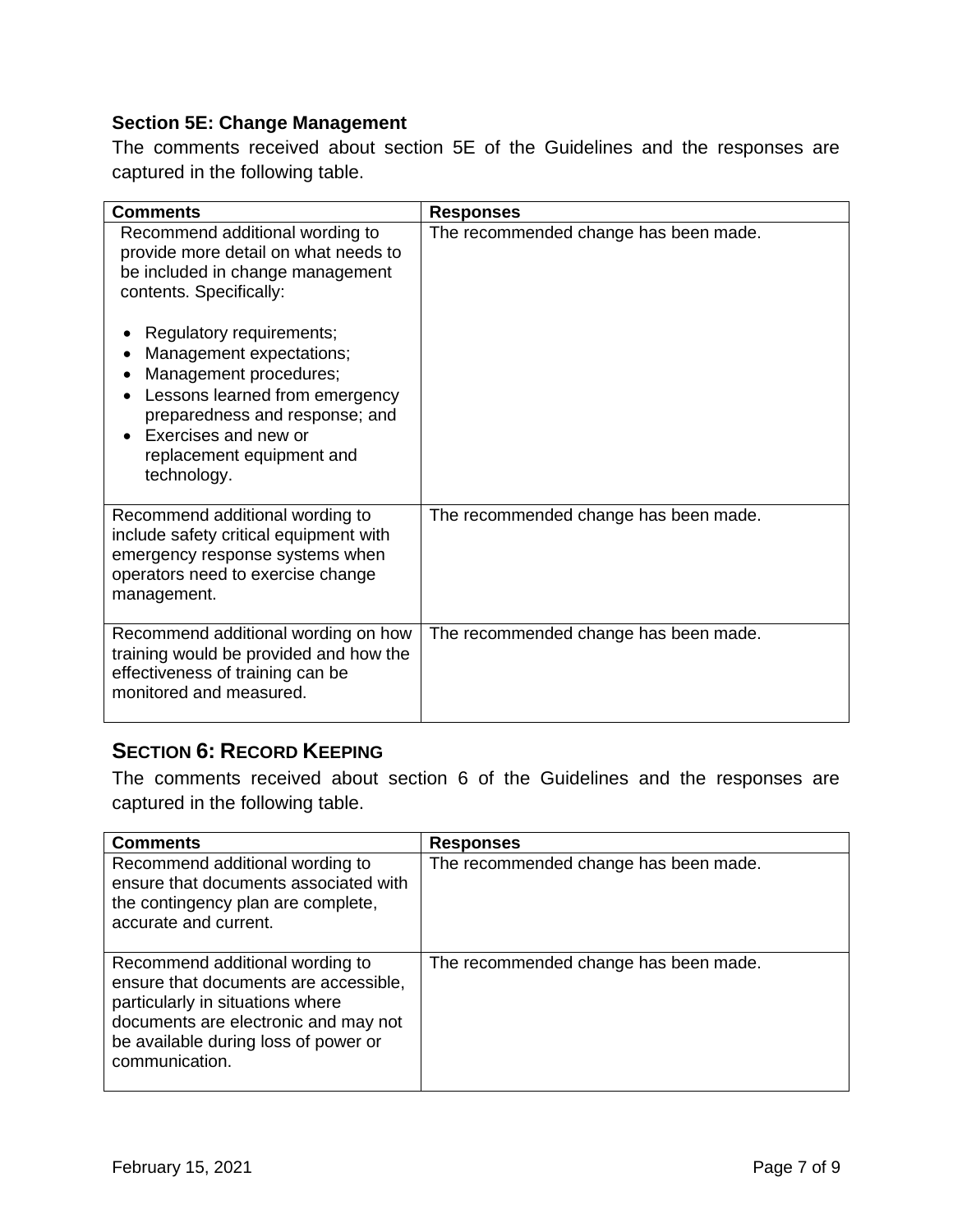| <b>Comments</b>                                                                                                                                                                                                                     | <b>Responses</b>                      |
|-------------------------------------------------------------------------------------------------------------------------------------------------------------------------------------------------------------------------------------|---------------------------------------|
| Recommend additional wording to<br>ensure that inspections of equipment<br>and operations include monitoring and<br>flagging of physical damage, defects or<br>variances outside of tolerable limits of<br>non-destructive testing. | The recommended change has been made. |